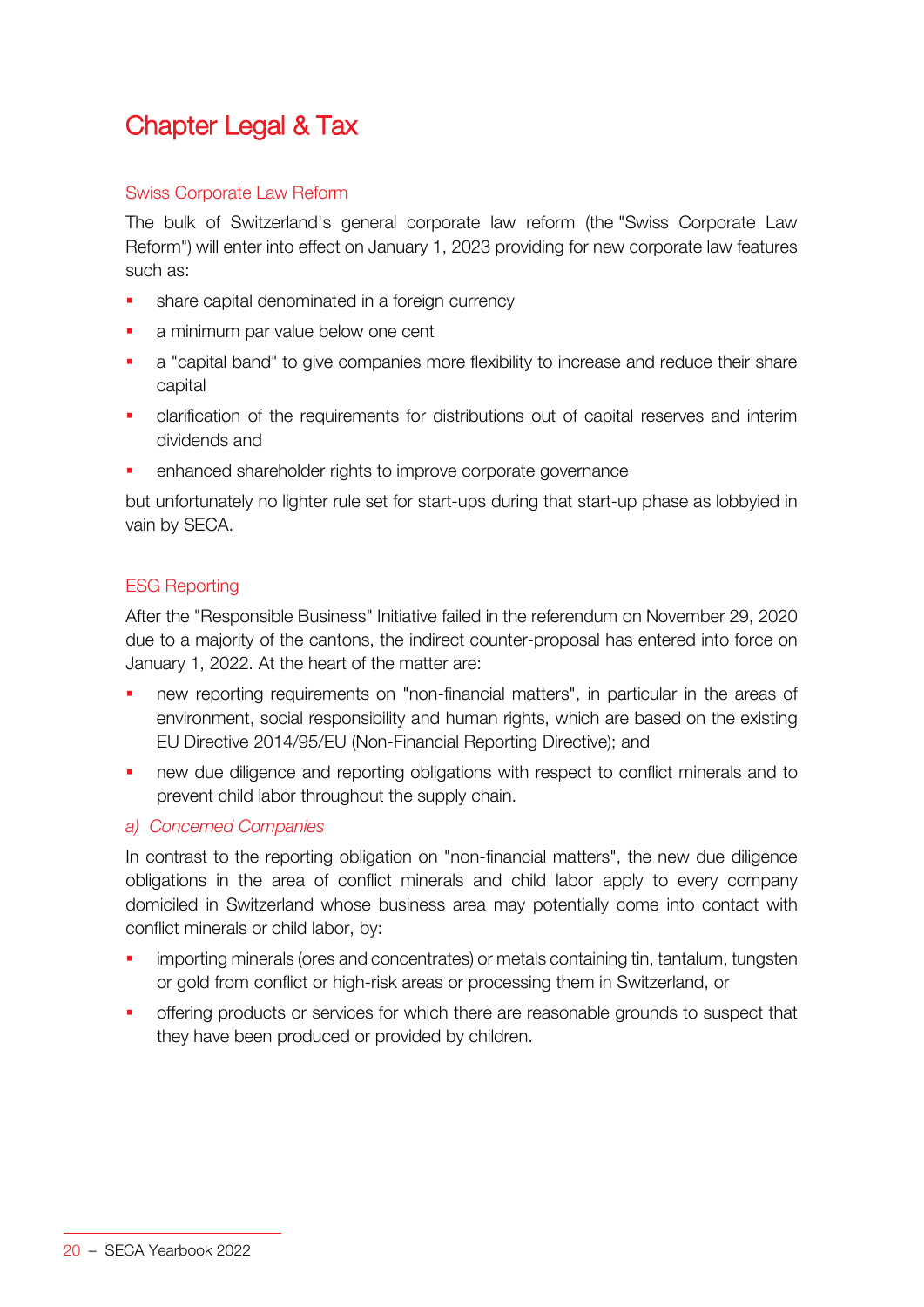# *b) Specific scope of application*

Re conflict minerals, if a company falls below certain import and processing quantities of minerals and metals containing tin, tantalum, tungsten or gold, it is exempt from the due diligence and reporting obligations regarding conflict minerals. Complex is the determination what is to be considered a conflict and high-risk area and the non-binding list of "Conflict-Affected and High Risk Areas" (available at www.cahraslist.net) may only serve as a starting point for classification.

In the area of child labor, the Ordinance specifies the requirements under which companies are exempt from the new due diligence obligations. Potentially affected companies have to go through three assessment steps:

- 1. Thresholds: If a company does not meet the SME thresholds, it is exempt from further clarification. The SME thresholds are not met if the company concerned falls below two of the following thresholds on a consolidated basis in two consecutive financial years: Total assets of CHF 20 million, sales of CHF 40 million and an annual average of 250 full-time employees.
- 2. Risk assessment: If the company meets two of the three SME thresholds, it must assess whether it qualifies as a "low-risk company with regard to the area of child labor". A company is considered to have a low risk if it produces in countries or provides services from countries whose "due diligence response" is classified as "basic" by UNICEF in its "Children's Rights in the Workplace Index", or if it procures products or services from these countries. If, according to this test, the company is considered to be a "company with low risk with regard to the area of child labor", it is exempt from further evaluations.
- 3. Verification of suspicions: If none of the aforementioned exceptions apply, the company must verify whether there is a reasonable suspicion of child labor in relation to a specific product or service. If there is no reasonable suspicion of child labor, the company is exempt from the due diligence and reporting obligations. This finding and the reasons for it must be clearly documented.

The Ordinance provides a counter-exception to the aforementioned exceptions: If the company offers products or services that were evidently produced or provided using child labor, the company is subject to the due diligence and reporting obligations regardless of the result of the above-mentioned three assessment steps.

# *c) Equivalent international standards*

Annex 2 of the Ordinance contains a list of international regulations that are considered to be equivalent standards, both with regard to conflict minerals and child labor. If a company fully complies with such an international standard, it is exempt from the new due diligence and reporting obligations under the CO.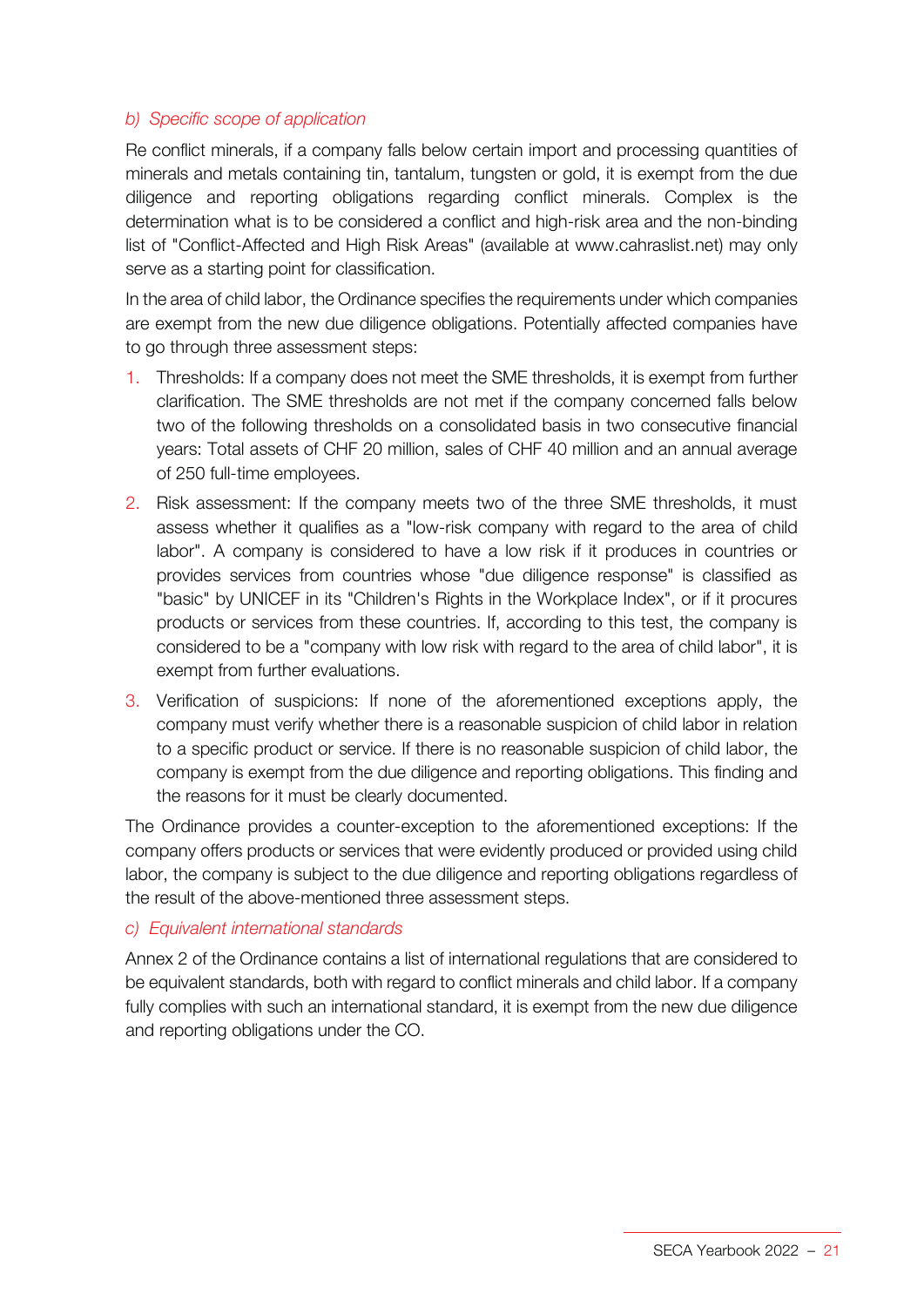# *d) Outlook*

Even companies that do not meet the application requirements for the new due diligence obligations as of January 1, 2022, or benefit from an exemption must keep the new due diligence obligations in mind. The decisive parameters for the applicability of the new due diligence and reporting obligations are dynamic and adapt continuously, such as the classification of a region as a conflict or high-risk area or its risk classification according to UNICEF's "Children's Rights in the Workplace Index".

Consequently, even Swiss companies that are not currently affected will have to reassess in regular intervals whether they are still exempt and they will have to document the relevant findings and the justification thereof. Likewise, when entering into new business relationships or other expansions of business activities, it must be reassessed in each case whether the self-classification still corresponds to the facts.

# *e) Clarification of due diligence requirements*

The Ordinance also contains a number of details on the specific content of the due diligence and reporting obligations in the area of conflict minerals and child labor. The focus is in particular on the management system to be introduced along the supply chain by the companies concerned in accordance with Art. 964sexies para. 1 CO. The management system must, in particular, contain the following two elements, the specific content of which is now detailed in the Ordinance:

- a supply chain policy; and
- a supply chain traceability system.

The management system must be supplemented by a risk management plan that describes the methods used by the company to identify, analyze and weigh the risks of harmful effects of its business activities in the supply chain. The Ordinance also contains specifications in this regard.

# *f) Entry into force*

The new due diligence and reporting obligations under the indirect counter-proposal and the new Ordinance will enter into force on January 1, 2022. However, the affected companies will be granted a transitional period of one year to adjust to the new obligations, i.e. they will apply for the first time to the 2023 financial year (or the financial year beginning in 2023). Concerned companies should nevertheless start preparing and implementing the necessary measures and policies now in order to comply with the new legal requirements by that time.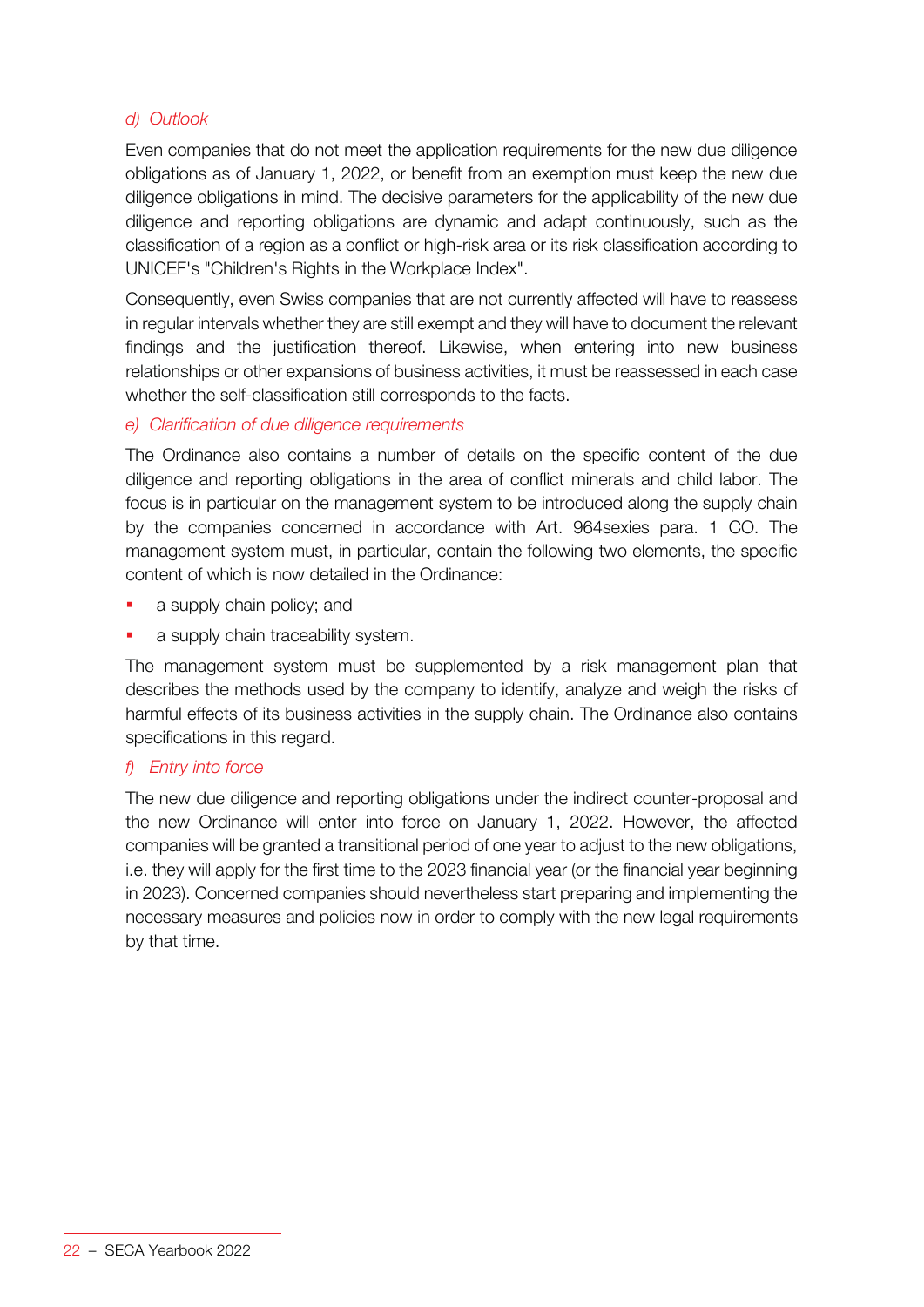#### Political Activities relating to the Swiss Startup Ecosystem

# *Swiss Innovation Fund*

The Federal Council seeks to strengthen Switzerland's appeal as a location for startups. In this context, the Federal Council mandated in August 2021 the Federal Department of Economic Affairs, Education and Research EAER to examine Switzerland's startup ecosystem. In view of the fact that numerous states around Switzerland have launched extensive programs to support startups in recent years, measures for a more active growth strategy are also being examined in order to strengthen Switzerland's appeal as a location for startups in the long term. To this end, the Federal Council has decided in particular to comprehensively examine the advantages and disadvantages of a Swiss innovation fund. The aim is to explore the extent to which such a fund could expand the venture capital market in Switzerland and thus improve the growth opportunities of innovative companies in Switzerland. SECA is actively pursuing and contributing to the discussion around the Swiss innovation fund idea. Representatives of SECA were e.g. involved in a roundtable organized by State Secretariat for Economic Affairs SECO and further were involved in organizing a webinar on the pros and cons of a Swiss innovation fund. The Federal Council is expected to decide on next steps in June 2022.

### *Modernization of the "GmbH"*

The National Council has accepted Andri Silberschmidt's postulate on the modernization of the GmbH. In this context it will have to be analysed how a partial paying up of the capital of a GmbH or, alternatively, a reduction of the initial share capital can be made possible. For more information see: www.parlament.ch/de/ratsbetrieb/suche-curiavista/geschaeft?AffairId=20214422

#### *Facilitate Digital Accounting*

With the approval of motion 22.3004 (Facilitate digital accounting), the National Council resolved to simplify accounting. The motion demands that the filing of files should also be possible without a special signature or time stamp on commercially available storage media. The implementation would be a massive relief for all startups and SMEs in Switzerland. For more information see: www.parlament.ch/de/ratsbetrieb/suche-curia-vista/geschaeft?AffairId=20223004

#### *Horizon Europe - Transition measures for startups and SMEs*

To support SMEs and startups that currently do not have access to the "Accelerator" funding instrument of the European Innovation Council (EIC), the Federal Council is enacting a new legislative provision as early as April 2022. The Federal Council has also adopted the corresponding financial measures for the attention of parliament. For more information see: www.admin.ch/gov/en/start/documentation/media-releases.msg-id-87456.html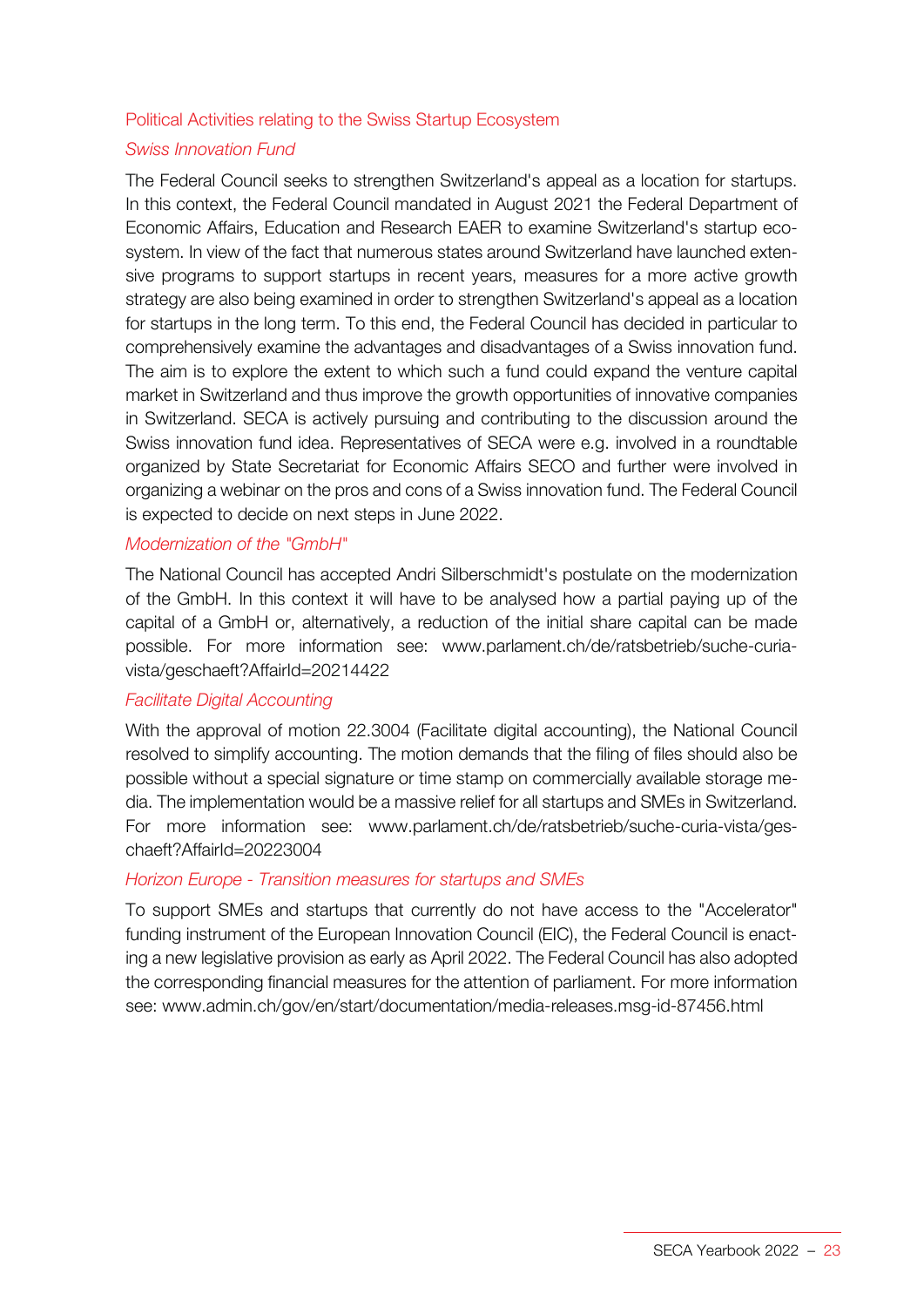### *Allow loss offset for ten years*

The National Council approved a motion to extend the possibility of offsetting losses from the current seven to ten years. An adjustment would allow losses incurred from 2020 onwards to be carried forward with tax effect for ten years. This would ease the situation of companies that are in a difficult economic situation as a result of the Covid crisis. For more information see:

www.parlament.ch/de/ratsbetrieb/suche-curia-vista/geschaeft?AffairId=20213001

### Reform of withholding tax and transfer stamp tax

In order to strengthen the Swiss debt capital market and to increase Switzerland's attractiveness for group financing activities, the Swiss Parliament has approved on 17 December 2021 an amendment of the Swiss Withholding Tax Act. Currently, a withholding tax of 35 % is levied – amongst others - on interest payments on domestic bonds and bond-like instruments. Switzerland is thus less attractive as an issuing location by international standards. The withholding tax and transfer stamp tax reform essentially includes the following elements:

- The withholding tax on domestic interest shall be abolished to a great extent. This includes – amongst others – interest payments on newly issued Swiss bonds. The abolition of WHT on interest does not apply to interest on customer deposits held with banks and insurance companies by natural persons domiciled in Switzerland.
- Domestic bonds shall no longer be treated as taxable securities for Swiss transfer stamp tax purposes. Foreign bonds, however, will remain taxable securities subject to Swiss transfer stamp tax for secondary market transactions.
- The withholding tax on compensatory payments i.e. payments in which income subject to withholding tax is replicated or passed on (i.e. in case of securities lending/borrowing) - is to be regulated by law. The risk of multiple refunds of with holding tax shall be minimised. The legal regulation corresponds to the previous practice, which was not protected by the Federal Supreme Court due to the lack of a legal basis.

The amended law regarding the abolition of withholding tax on interest on bonds is supposed to enter into force as of 1 January 2023. However, the law is subject to the facultative referendum, which is likely to be called by the social democratic party.

#### Taxation of cryptocurrencies

On 14 December 2021, the Swiss Federal Tax Authority (SFTA) published an updated version of the working paper on the taxation of cryptocurrencies. It replaces the working paper first published in 2019. The updated working paper takes into account developments in the crypto sector over the past two years and an ever-increasing investor interest in cryptocurrencies and blockchain technologies. In particular, the updated working paper includes the following additions and adjustments worth mentioning: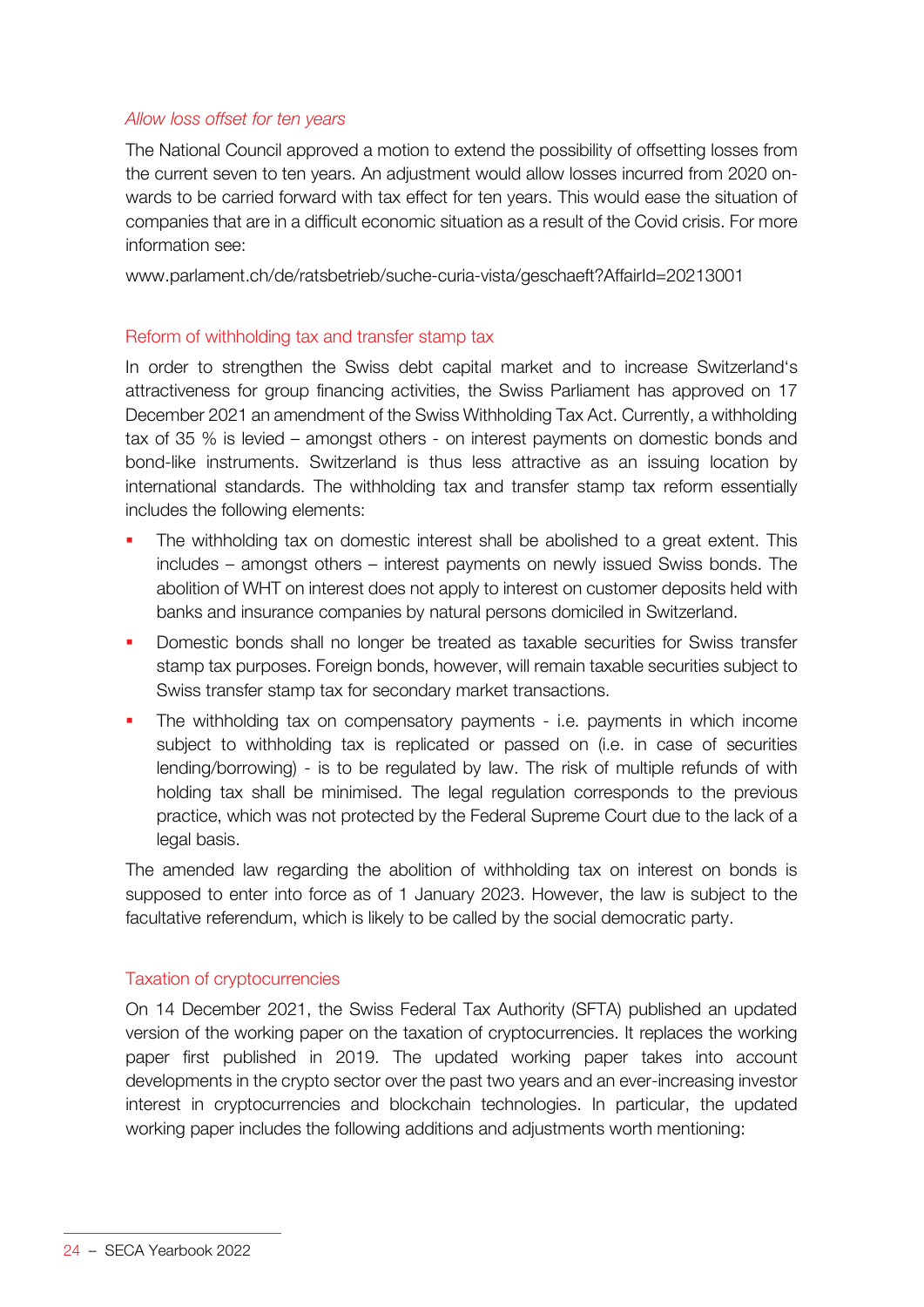- The paper foresees three categories of investment tokens: dept tokens, investment tokens on a contractual basis and investment tokens with participation rights, which reflects the so-called Distributed Ledger Technology (DLT) securities. Investment tokens with participation rights are to be treated as shares or participation certificates for tax purposes. This means that a distribution is considered a dividend and is consequently subject to withholding tax of 35%. In addition, the issuance of such tokens is subject to the issuance stamp tax.
- If own tokens are provided as collateral in a Proof of Stake mechanism ('Staking'), a return in the form of a token (or part of a token) is paid to the token holder. The income from the Staking qualifies as income from movable assets for tax purposes and, in the case of an individual, is subject to income tax. If a token holder receives cryptocurrencies via airdrop, therefore by allocation of free tokens without any action on the holder's part, then these are taxable as income from movable assets at the time of allocation at fair market value.
- Investment tokens on a contractual basis and utility tokens issued to employees do not qualify either as artificial or as non-artificial employee participation. This is because the exchange of services for these tokens is based on a contractual relationship and the tokens do not represent participation rights as such. The free or discounted distribution of such tokens to employees constitutes other non-cash benefits, thus subject to income tax to the extent of the difference against the market value.

The updated working paper creates increased legal certainty from a tax perspective, especially for companies in the crypto sector and for crypto investors. The attractiveness of Switzerland as a crypto location is thus further strengthened.

# BEPS 2.0

The Base Erosion and Profit Shifting ("BEPS") 2.0 measures initially aimed to address tax issues arising from increasing digitalization of businesses. They are one of the top priorities of the Organization for Economic Co-operation and Development (OECD). BEPS 2.0 sets out two proposals, referred to as Pillar 1 and 2 — one on nexus and profit allocation (Pillar 1) and another on ensuring a minimum level of taxation (Pillar 2). Most rules are expected to come into effect in the beginning of 2023 or relatively shortly thereafter.

#### *Pillar 1*

The main objective of Pillar 1 is to align taxing rights more closely with the local market engagement. The goal is to allocate profits to market jurisdictions irrespective of any physical presence in those jurisdictions and therefore to levy taxes in the end market jurisdictions where goods or services are used or consumed. Furthermore, the application of the arm's length principle to in-country baseline marketing and distribution activities will be simplified and streamlined, with a particular focus on the needs of low-capacity countries.

In-scope companies are the multinational enterprises (MNEs) with global turnover above 20 billion euros and profitability before tax above 10% calculated using an averaging mechanism.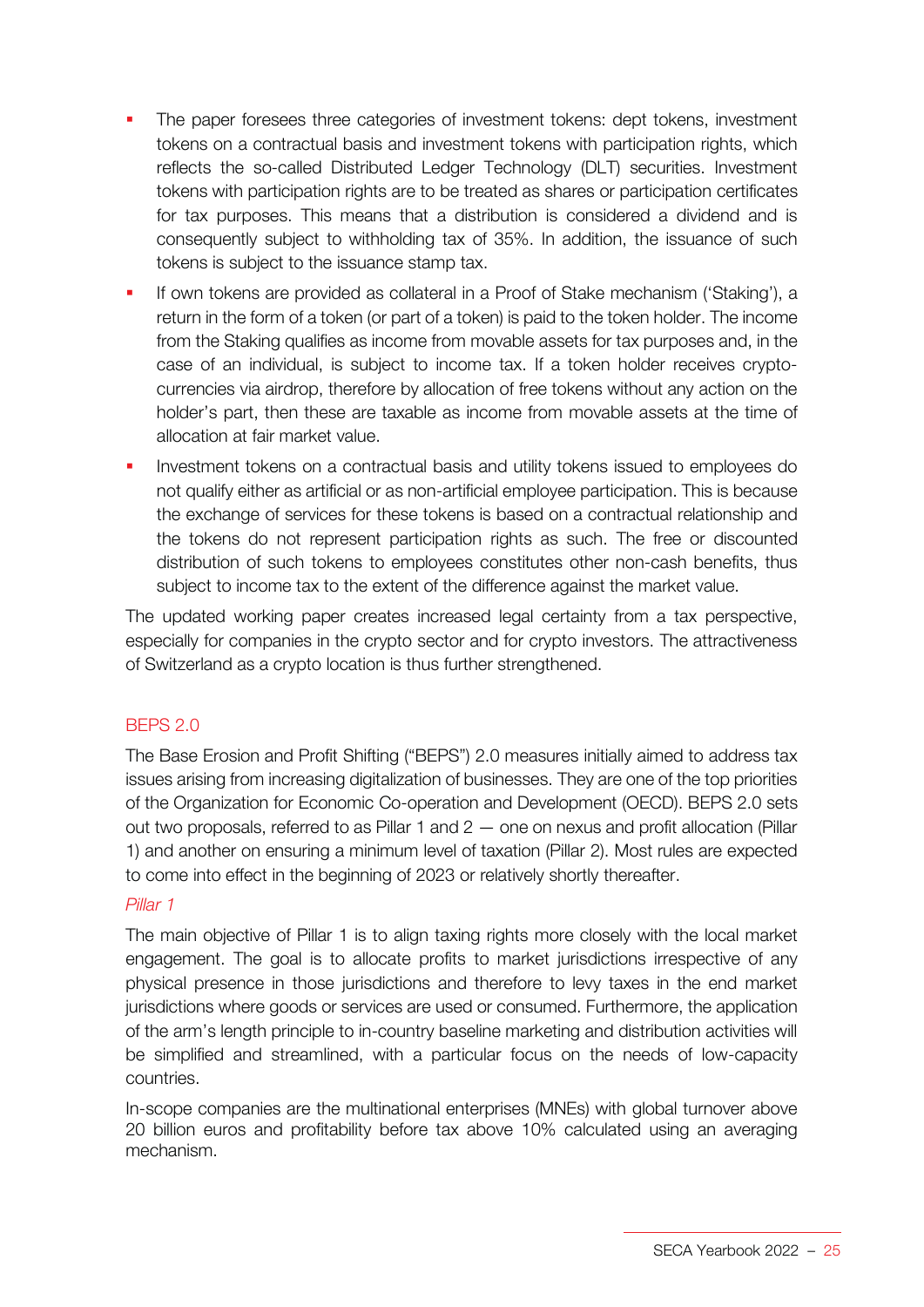Most financial services companies will likely not be within scope of Pillar 1 as there is an exemption for regulated financial services. However, the exact scope of the exclusion is not yet clear.

# *Pillar 2*

The aim of Pillar 2 is to ensure that multinational enterprises are subject to a minimum jurisdictional effective tax rate of 15% regardless of where their operations are conducted or headquarters are located. The basic concept of Pillar 2 follows the idea that with a global minimum tax rate, international tax competition and thus the incentive for artificial profit shifting within a group shall be further restricted by aligning both the applicable effective tax rate as well as the tax base across different jurisdictions.

The Pillar 2 rules will generally apply to multinational enterprises with global annual turnover above EUR 750m.

Asset management companies or other companies in the financial services industry may be subject to the Pillar 2 rules, if they meet the above-mentioned thresholds. Pension Funds or Investment funds that are Ultimate Parent Entities of an MNE Group or any holding vehicles used by such entities, organizations or funds should typically not be subject to the Pillar 2 rules.

# *The following example shall illustrate how these rules could be interpreted: 1)*

A Luxembourg domiciled private equity fund makes the investments through separate Luxembourg SPV's. Each SPV has itself (on a consolidated level) less than EUR 750m turnover. The investment manager is domiciled in Switzerland. The private equity fund has a) more than 20 investors; or b) only one corporate investor (which is part of a MNE).

Question 1: At which level is the EUR 750m turnover threshold calculated?

- Alternative a): The consolidation should take place at the fund level. The fund qualifies as the ultimate parent entity. Consequently, this set-up should not be in the scope of Pillar 2.
- Alternative b): The consolidation should take place at the level of the top holding of the investor.

Question 2: At which level is the 15% minimum tax calculated?

- Alternative a): The Fund is considered transparent and is not subject to the 15% minimum taxation in the fund domicile.
- Alternative b): As there is only one corporate investor, the fund should not qualify as an investment entity. If the fund is opaque from a tax perspective in the investor's country, the income is - based on our interpretation of the rules - to be allocated to the fund domicile. This would result in a 15% minimum taxation at the fund level. In case the fund is transparent, the income should be allocated to the investor domicile and must be taxed there at a minimum rate of 15%.

Although not all rules are clear yet, companies that are in scope of either Pillar 1 or Pillar 2 are advised to analyse - sooner rather than later - the implications of BEPS 2.0.

<sup>&</sup>lt;sup>1)</sup> This analysis is based on our interpretation of the model rules, subject to further clarification.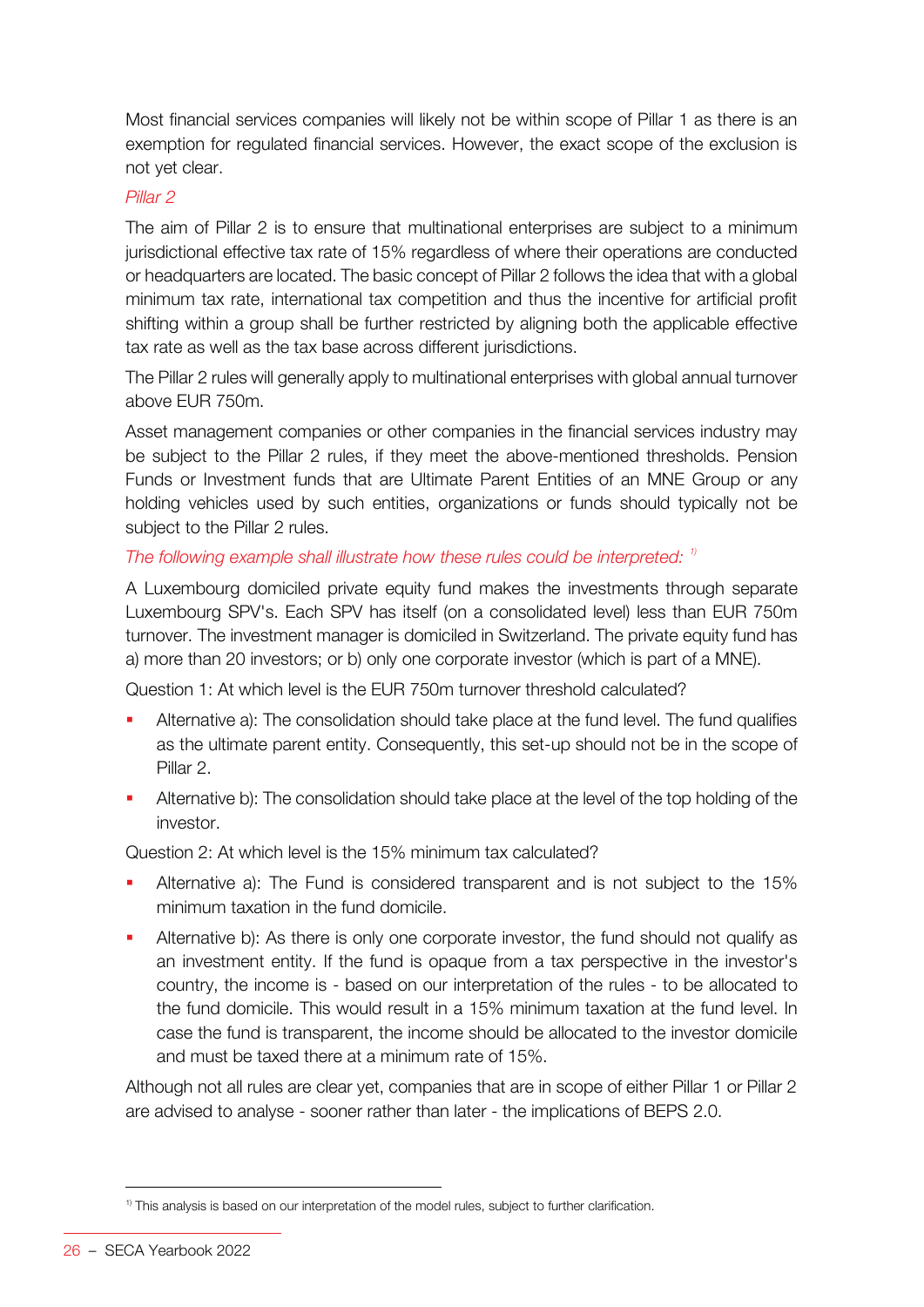# ATAD III

On 22 December 2021, the European Commission has published a draft Directive laying down rules to prevent the misuse of shell entities for tax purposes (known as anti-tax avoidance directive III ("ATAD III")). By defining minimum substance for undertakings in Member States, the Directive aims to increase scrutiny of shell companies within the EU to prevent them from being used for tax evasion and avoidance.

The Directive would apply to all undertakings that are considered tax resident and are eligible to receive a tax residency certificate in an EU Member State including SMEs, partnerships, trusts and other legal arrangements. There is no minimum threshold applied.

Certain undertakings such as companies listed on a regulated stock exchange, regulated financial undertakings, holdings in the same Member State as shareholders or the ultimate parent entity, or undertakings with at least 5 own full-time equivalent employees carrying out the income-generating activities of the undertaking are excluded from its scope.

An undertaking must pass a set of "gateway" criteria that would indicate whether the entity is "at risk" of being a low-substance entity that could be misused for tax purposes. The (simplified) relevant gateway criteria indicators are:

- **Passive Income Flow: 75% of their revenue in the preceding two years is passive** income.
- Cross-border activities: either more than 60% of the book value of specific assets was located outside of the Member State in the preceding two years or more than 60% of the undertaking's 'relevant income' is earned or paid out via cross-border transactions.
- Administration outsourcing: the entity has outsourced the administration related to day-to-day administration and decision-making on significant functions to other entities in the preceding two years.

If an entity resident in an EU Member State crosses all three gateway tests, it will be subject to reporting obligations under ATAD III. Specific information must be disclosed in the annual tax return that will indicate whether an entity fulfills the required minimum substance indicators (i.e. exclusive use of premises, availability of an active bank account in the EU and qualified directors or employees). If the entity does not have the required minimum substance indicators, it would be presumed to be a shell entity and has the possibility to rebut this presumption by proving that it has minimum substance or that it is not misused for tax purposes.

If a company qualifies as a "shell" entity under ATAD III, this entity may not be able claim tax benefits provided for by EU Directives (e.g. the Parent-Subsidiary Directive or the Interest and Royalties Directive) and bilateral tax treaties (in particular, it may not be able obtain a tax residence certificate valid for claiming treaty or EU tax benefits). Additionally, the proposed Directive will provide for a CFC (Controlled foreign company)-type taxing right over the "relevant income" of a shell entity such that the entity's shareholder(s) – to the extent resident in an EU Member State - shall tax this income.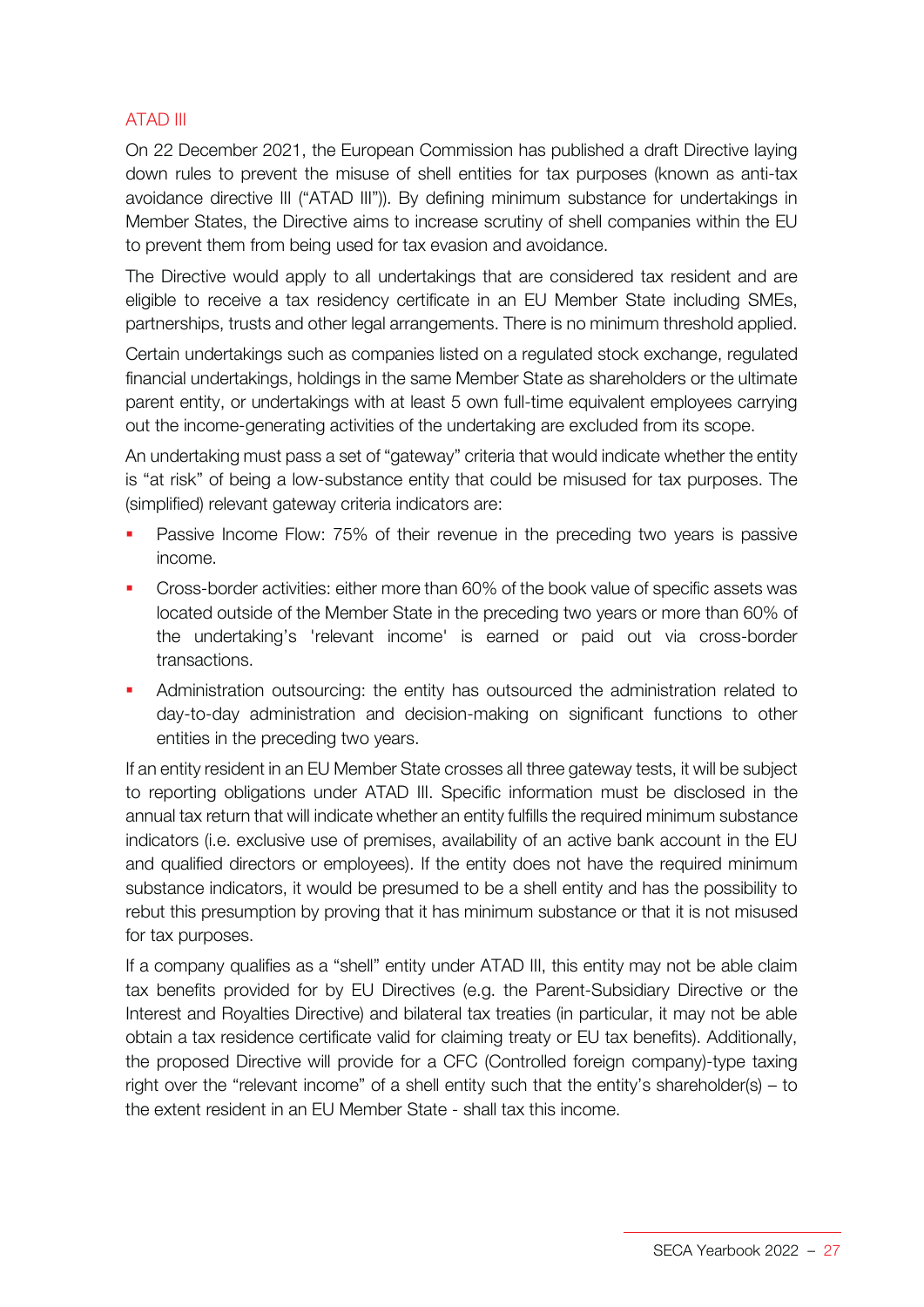If adopted, Member States will be required to implement the Directive by 30 June 2023 for an application as from 1 January 2024. The Directive, however, will have a backlooking effect (since the gateway criteria should be assessed based on the circumstances existing in the preceding two years – i.e. FYs 2022 and 2023).

Therefore, it is of highest importance that Swiss based asset managers start assessing the set-up of their investments as of today in order to analyze whether a reporting obligation might apply and, if so, whether withholding tax exemptions/reduced rates or other taxes could be adversely impacted as a result of these rules.

# Limited Qualified Investor Fund (L-QIF)

In December 2021, Swiss parliament adopted the revision of the Collective Investment Schemes Act ("CISA") with its core element being a new innovative fund type, the Limitited Qualified Investor Fund ("L-QIF").

The L-QIF, unlike any other fund type in Switzerland, will not require FINMA product approval which will significantly accelerate the time-to-market and lead to a reduction in formation costs. In turn, to safeguard investor protection, L-QIFs *(i)* are open for qualified investors only as defined in the CISA (e.g. occupational pension schemes, large companies, family offices established for high-net-worth private clients) and *(ii)* must be managed by financial institutions under prudential supervision.

L-QIFs are very flexible in nature: They may be set up as open-ended structures (contractual investment fund, investment company with variable capital) or as closedended structures (limited partnership for collective investment) within the meaning of the CISA and can benefit from liberal investment rules both in terms of investment products and investment techniques.

Due to the Swiss withholding tax regime as well as the persisting restrictions on the offering of Swiss financial products abroad, in particular in the EU, L-QIFs will mainly target domestic investors. However, the introduction of this new fund type will create an attractive Swiss vehicle and thus strengthen the Swiss financial center as a production location, especially in the alternative investments area.

On the assumption that the referendum deadline in April 2022 expires unused, Swiss government will enact the implementing provisions and submit them for consultation in mid-2022. The revised CISA will likely enter into force in the second quarter of 2023.